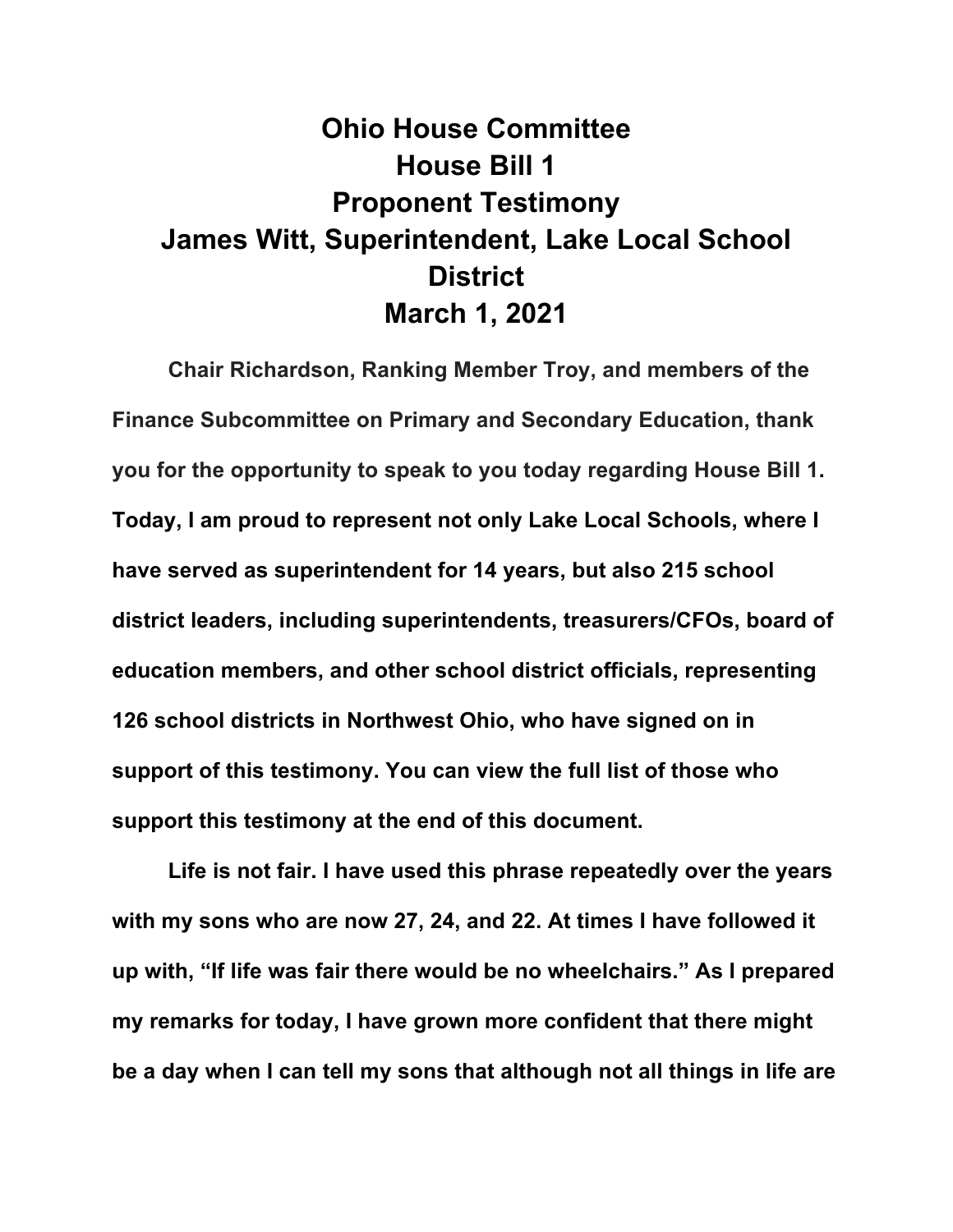**fair, things can change. At least school funding in Ohio finally has a chance to be something that is actually fair and equitable to all.**

**The state constitution tells us that school funding is the responsibility of the state government and the local community. No one disputes that important article. I believe I can speak on behalf of Ohio school leaders, board members, and taxpayers when I say that the increasingly heavy burden placed on the local entity has been increasingly difficult on our school systems. In the Lake Local School District, our property taxes have increased 82% since the early 2000s and our local share to the general fund has increased by 10%. During that same time frame, state aid has increased by a cumulative 4.8%.** 

**I suppose in some districts, those disproportionate numbers would not register much of a hit to the school district. In our district, it is huge. Since 1963 voters have approved less than 23% of new operating levies and we went through a stretch where we failed 12 in a row. The anguish, hostility and negativity this type of voting history places on a community is not something I would wish on anyone. At our lowest point, the state threatened to take our district over and we had board members and administrators who were willing to drive the keys to our buildings to Columbus. It was that bad.**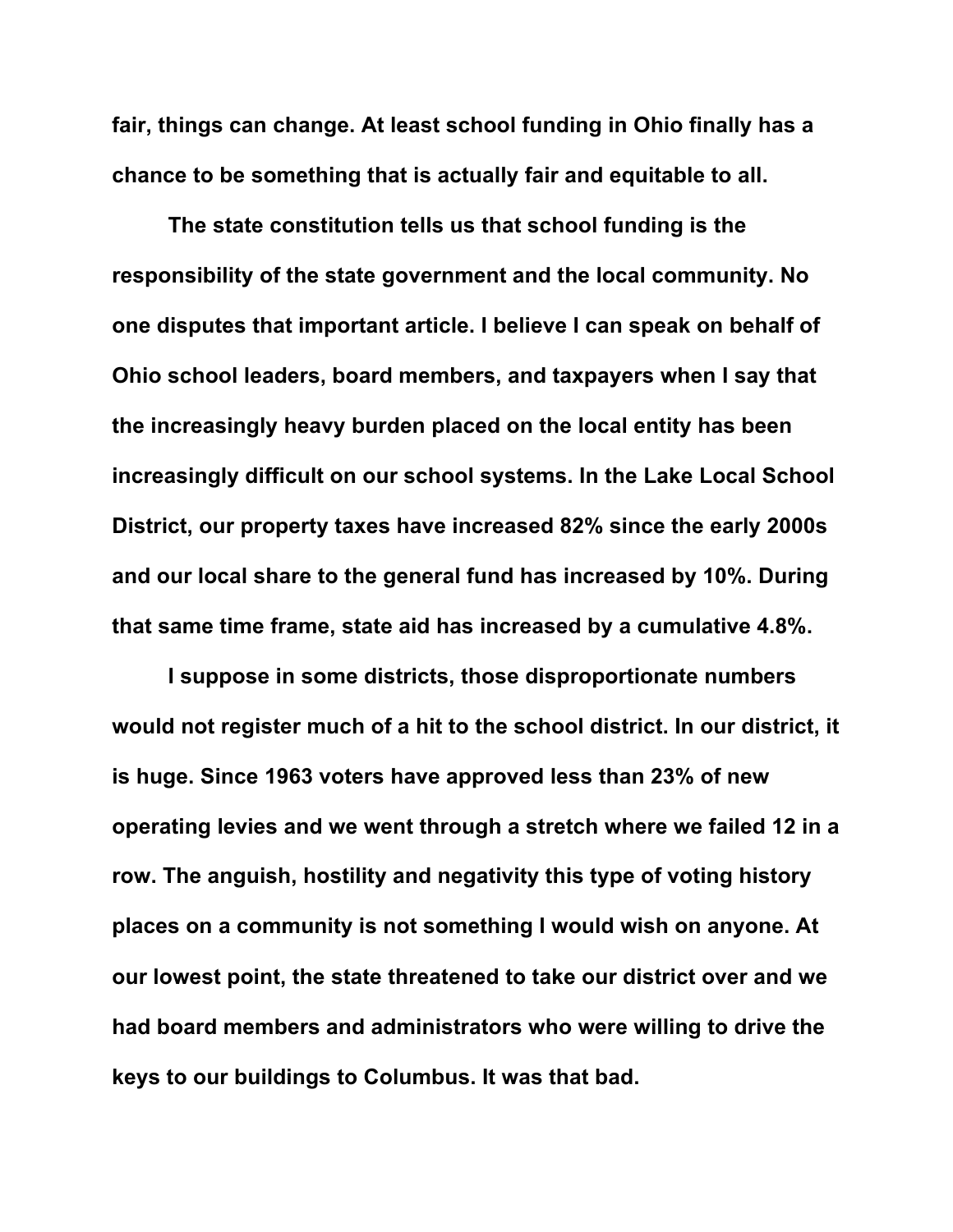**We have righted the ship as best we can. We have a beautiful campus, we have some growing business, and I cautiously state that things are going pretty well for us. However, not a day goes by nor has a day ever gone by in my almost 15 years as the superintendent where I have not looked for a way to save money.**

**Before I go on, let me be very transparent. I am not a mathematician. I am not a financial guru. And I am not a politician. I am an educator. Over the past 30 years, I think I have developed a grasp of what helps kids and what makes schools successful. When I look at the bedrocks of The Fair School Funding Plan, it pleases me to see that the formula is built around what is best for the student. Taking it one step further, this funding plan considers the "whole" student with a road map that leads to future success. As an educator, that basis gives me incredible hope and makes me excited for all of Ohio's students. The other component of The Fair School Funding Plan that is so groundbreaking and promising is the fairness for each district. This plan takes into account the capacity of each community and uses that as one of the multipliers. The consideration of the uniqueness of each community is the fairest part of the bill. No longer**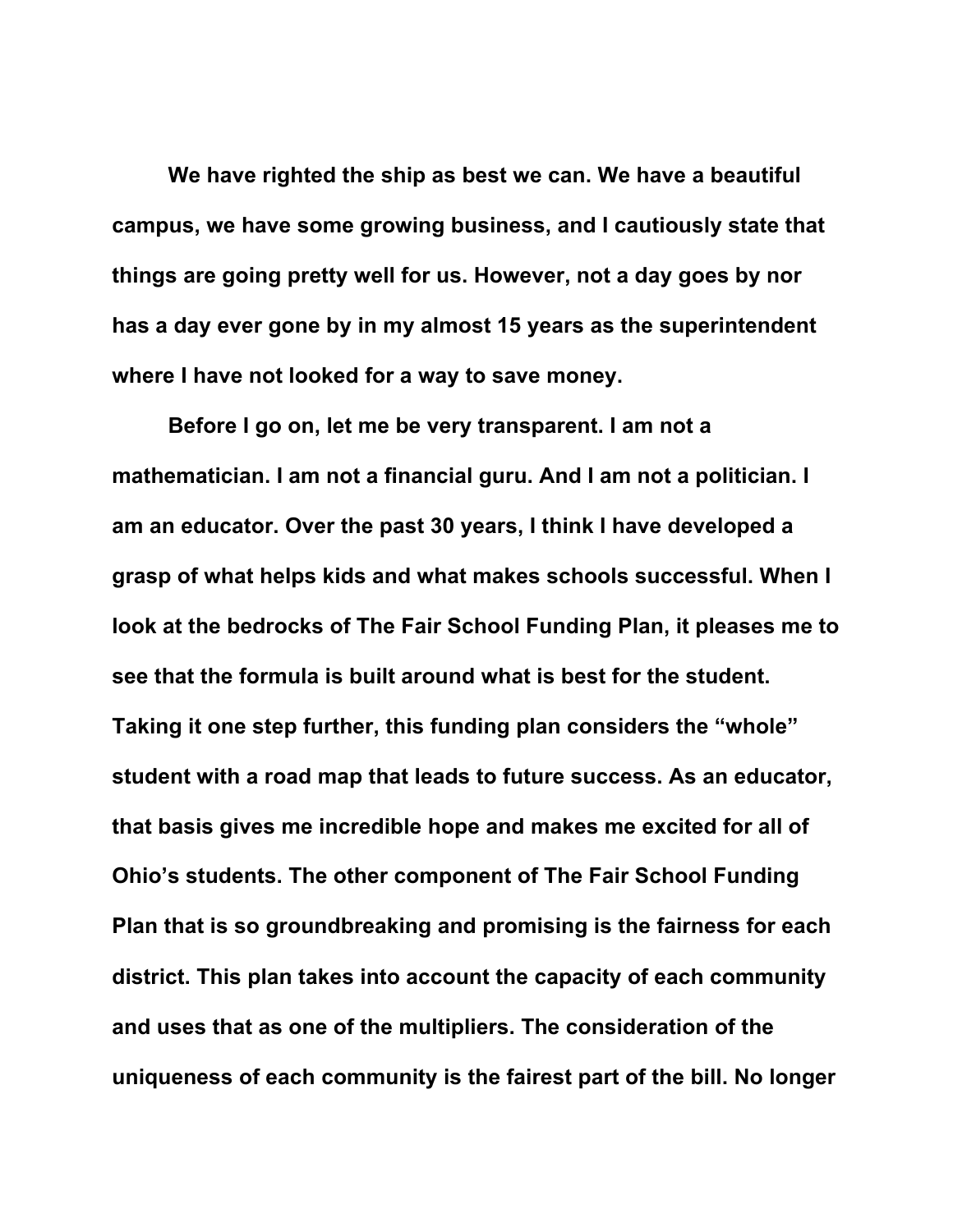**will a place like Lake, with a free and reduced population of 46-48%, be compared to a school like Ottawa Hills or Perrysburg. Our community and our district will be funded on our own capacity to pay our fair share. The key word here is 'fair'.** 

**Thank you for taking the time to listen to me today. I appreciate the efforts you are putting forth to make an informed decision on the future of school funding for our students and future students.**

**Northwest Ohio School District Leaders in Support of This Testimony Craig Kupferberg, Superintendent, Allen County ESC Karla Wireman, Treasurer, Allen County ESC Cathy Doseck, Treasurer, Anna Local Schools Jenny Moneghan, Assistant Treasurer, Anthony Wayne Local Schools Jim Fritz, Superintendent, Anthony Wayne Local Schools Kerri Johnson, Treasurer, Antony Wayne Local Schools Kristine Stuart, Treasurer/CFO, Antwerp Local Schools Martin Miller, Superintendent, Antwerp Local Schools Keith Horner, Superintendent, Apollo Career Center Angie Spridgeon, Treasurer/CFO, Arcadia Local Schools Jayson Selgo, Superintendent, Archbold Area Schools Christine Ziegler, Treasurer/CFO, Archbold Local Schools Shawn Brown, Superintendent, Auglaize County ESC Abby Sharp, CFO/Treasurer, Ayersville Local Schools**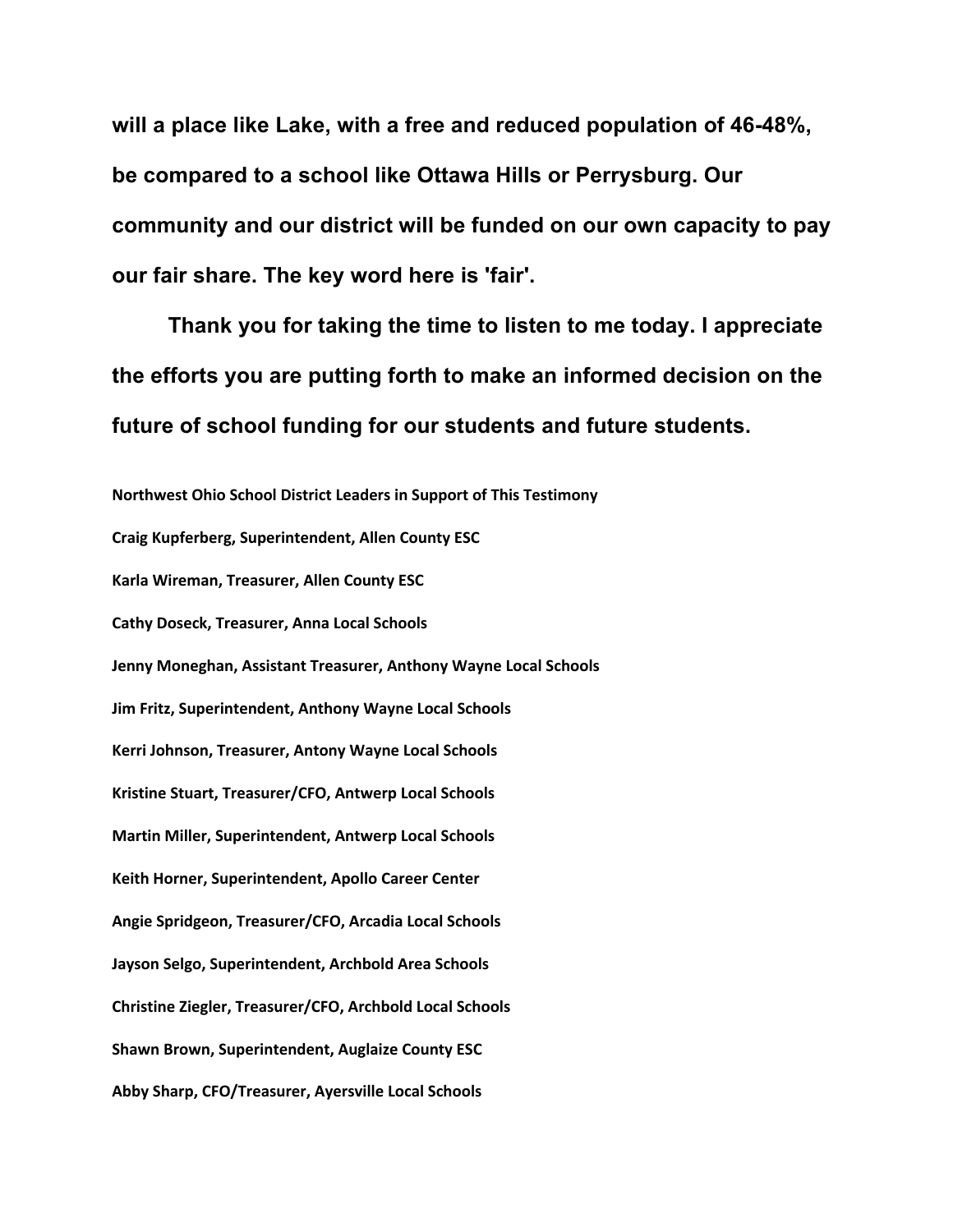**Augusta Niese, High School Counselor, Ayersville Local Schools Charlotte Ondrus, Retired Teacher, Ayersville Local Schools David Kern, Board of Education Member, Ayersville Local Schools Don Diglia, Superintendent, Ayersville Local Schools Kelly Zachrich, teacher, Ayersville Local Schools Rich Dackin, Superintendent, Bath Local Schools Kim Schubert, Superintendent, Bellevue City Schools Jennifer Sudhoff, Treasurer, Benjamin Logan Local Schools Greg Denecker, Superintendent, Bluffton Exempted Village Schools Paula Parish, Treasurer, Bluffton Exempted Village Schools Cathy Schuller, Treasurer/CFO, Bowling Green City Schools Francis Scruci, Superintendent, Bowling Green City Schools Ginny Stewart, School Board President, Bowling Green City Schools Jill Carr, School Board Member, Bowling Green City Schools Nick Whittaker, Accounts Payable, Bowling Green City Schools Ryan Myers, School Board Member, Bowling Green City Schools Tracy Hovest, School Board Member, Bowling Green City Schools Kevin Schafer, Treasurer/CFO, Bryan City Schools Mark Rairigh, Superintendent, Bryan City Schools Darrin Hammock, Assistant Treasurer, Carey Exempted Village Schools Karen Phillips, Treasurer CFO, Carey Exempted Village Schools Thomas Sommer, Treasurer, Celina City Schools Dennis Haft, Superintendent, Clyde Green Springs Exempted Village Schools Meghan Rohde, Treasurer, Clyde Green Springs Exempted Village Schools**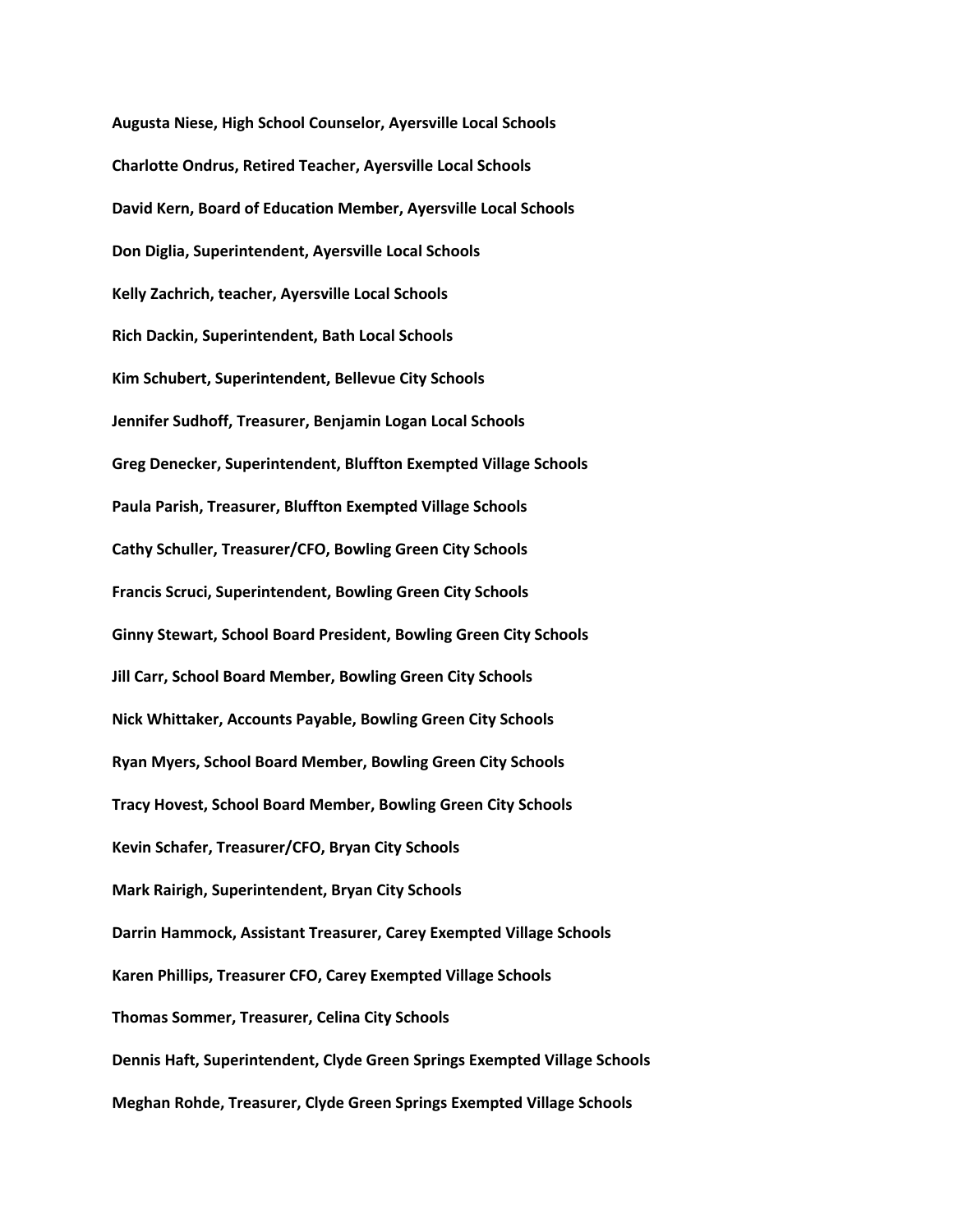**Jason Wood, Superintendent, Coldwater Exempted Village Schools Jennifer McCoy, Treasurer, Coldwater Exempted Village Schools William Martin, Superintendent, Colonel Crawford Local Schools Mark Ellerbrock, Treasurer, Columbus Grove Local Schools Danny Kissell, Superintendent, Continental Local Schools Katelyn Adams, Treasurer, Continental Local Schools Jodi Gaietto, Superintendent Pro Tempore/HS Principal, Cory Rawson Local Schools Matthew Henderson, Superintendent, Crestline Exempted Village Schools Ashley Whetsel, Treasurer, Crestview Local Schools Van Wert County Kathy Mollenkopf, Superintendent, Crestview Local Schools Van Wert County Kathie Toplovich, Transportation Supervisor, Cuyahoga Heights Schools Cheryl Swisher, CFO/Treasurer, Defiance City School Robert Morton, Superintendent, Defiance City Schools Brad Rostorfer, Treasurer, Delphos City Schools Douglas Westrick, Superintendent, Delphos City Schools Brent Welker, Superintendent, Eastwood Local Schools Bill Blakely, Treasurer/CFO, Edgerton Local Schools Kermit Riehle, Superintendent, Edgerton Local Schools Thomas Roth, Superintendent, Edison Local formerly Berlin Milan Anthony Stevens, Superintendent, Edon Northwest Local Schools Chris McCully, Superintendent, EHOVE Career Center Timothy Coffman, Treasurer/CFO, EHOVE Career Center Joel Mengerink, Superintendent, Elida Local Schools Joel Parker, Treasurer/CPA, Elida Local Schools**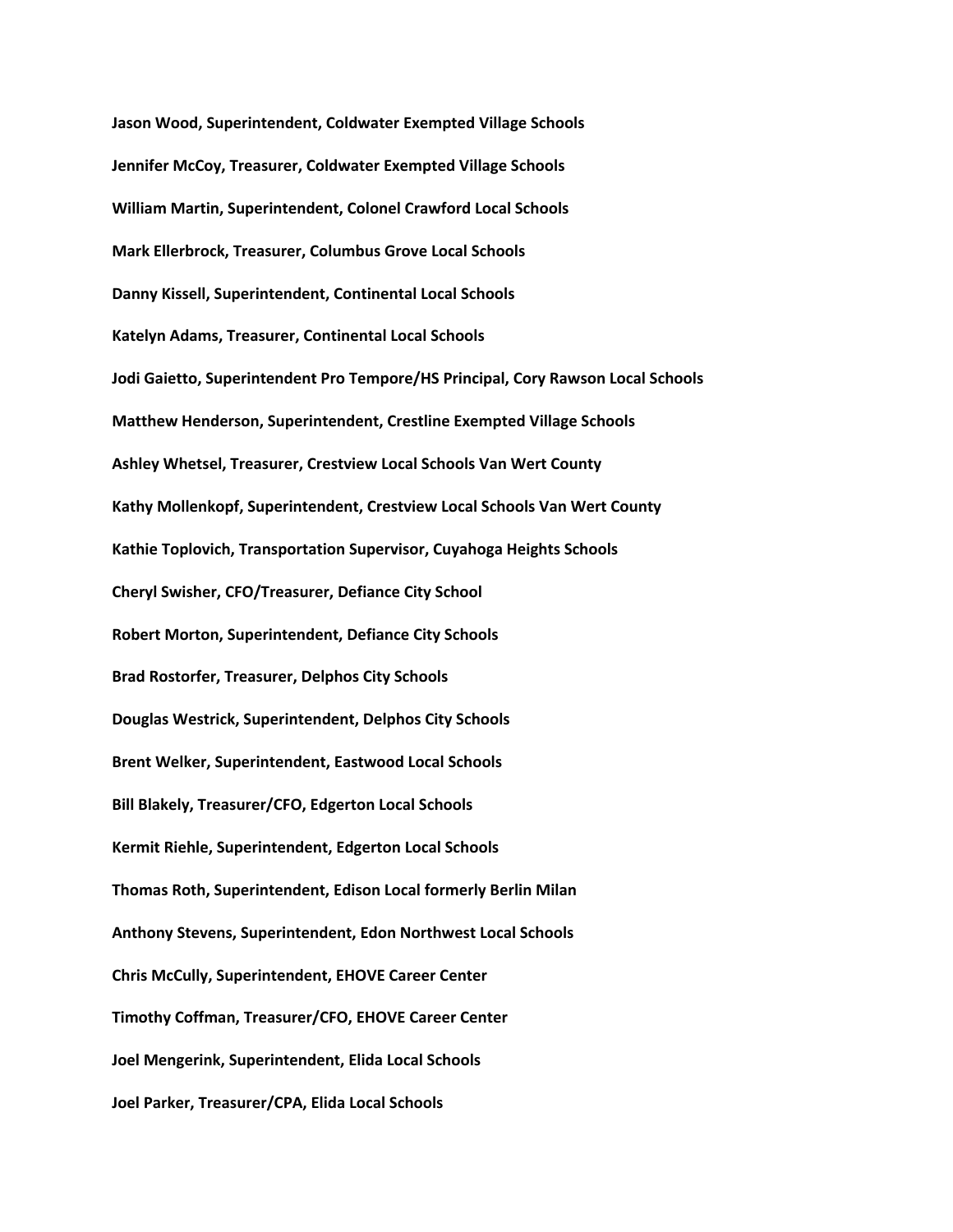**LuAnn Vanek, Treasurer, Elmwood Local Schools Tony Borton, Superintendent, Elmwood Local Schools Samdra Frisch, Superintendent, ESC Of Lake Erie West Brian Carroll, Treasurer, Evergreen Local Schools Eric Smola, Superintendent, Evergreen Local Schools Troy Roth, Superintendent, Findlay City Schools Deanna Knapke, Treasurer, Fort Recovery Local Schools Larry Brown, Superintendent, Fort Recovery Local Schools Andrew Sprang, Superintendent, Fostoria City Schools Connie Nicely, Treasurer, Four County Career Center Tim Meister, Superintendent, Four County Career Center Alex Gorobetz, President, Board of Education, Fremont City Schools Jon Detwiler, Superintendent, Fremont City Schools Violetta Rhea, School Board Member, Fremont City Schools Bill Nye, Treasurer, Genoa Area Local Schools Michael Ferguson, Superintendent, Genoa Area Local Schools John Kahmann, Treasurer/CFO, Gibsonburg Exempted Village Schools Wesley Potter, Treasurer, Hardin Northern Local Schools Mike Ruen, Treasurer/CFO, Hicksville Exempted Village Schools Minda Jones, Retired Teacher, Hicksville Exempted Village Schools Stephanie Karacson-Mazur, BOE member, Hicksville Exempted Village Schools Kent Seemann, Treasurer, Holgate Local Schools Jennifer Hedrick, Treasurer, Hopewell Loudon Local Schools Randy Drewyor, Treasurer/CFO, Huron City Schools**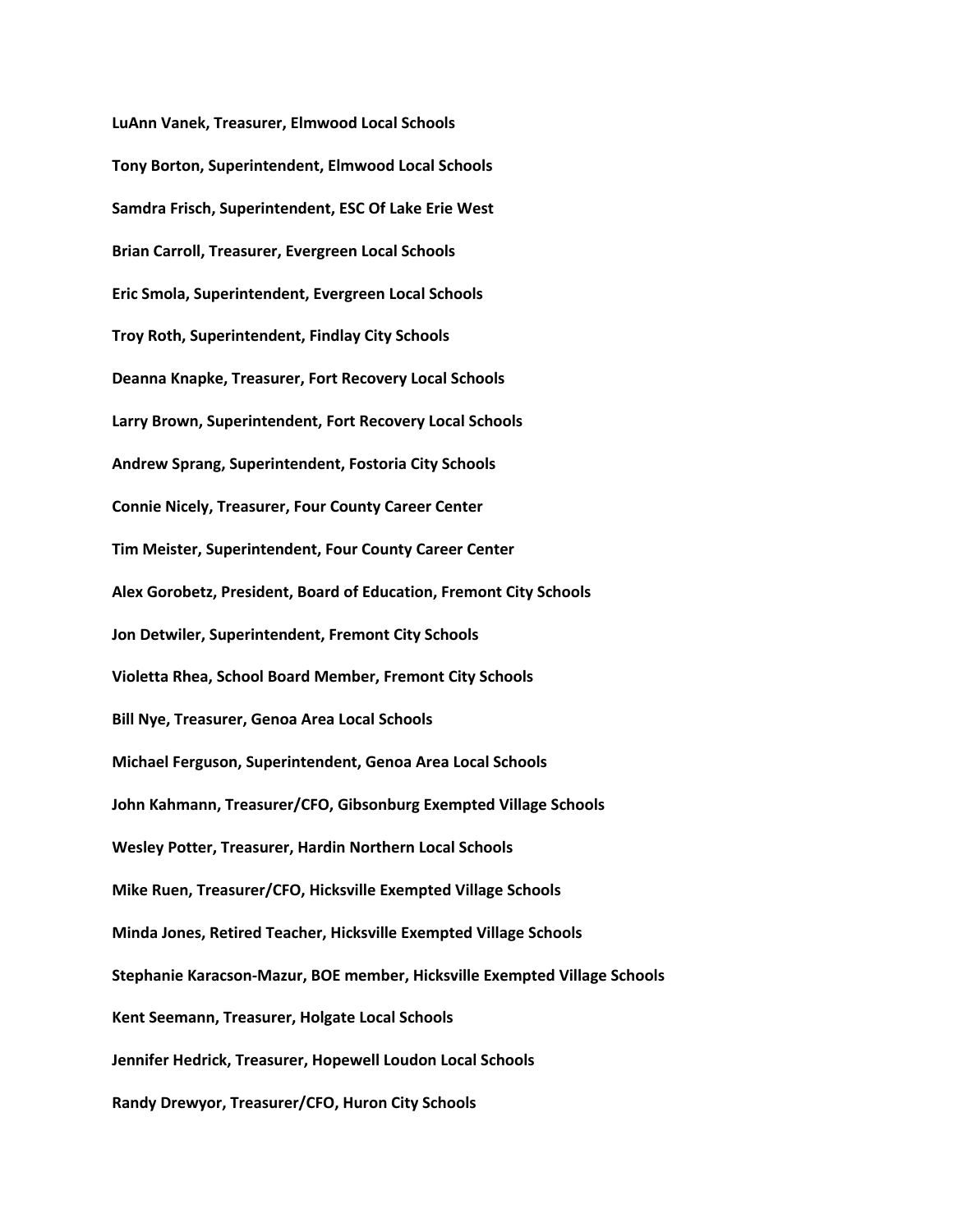**Todd Phillipson, Superintendent, Jefferson County JVS Nicholas Langhals, Superintendent, Jennings Local Schools Jim Witt, Superintendent, Lake Local Schools Monica Leppelmeier, Treasurer, Lake Local Schools Chad Coffman, Superintendent, Lakota Local Schools Norm Elchert, Treasurer, Lakota Local Schools Greg Williamson, Superintendent, Leipsic Local Schools Deanna Reynolds-Griffin, Board Member, Lima City School Shelly Reiff, Treasurer, Lima City Schools Eric Germann, Board Member, Lincolnview Local Schools Jeffrey Snyder, Superintendent, Lincolnview Local Schools Troy Bowersock, Treasurer, Lincolnview Local Schools Rob Peterson, Superintendent, Madison Local Schools Diane Keegan, Treasurer, Margaretta Local Schools Edward Kurt, Superintendent, Margaretta Local Schools Paul Brotzki, Treasurer, Maumee City Schools Todd Cramer, Superintendent, Maumee City Schools Tony Fenstermaker, Superintendent, McComb Local Schools Kurt Wendel, Treasurer, Mercer County ESC Kevin Kimmel, Superintendent, Mid Ohio ESC JIm Wyse, Superintendent, Millcreek West Unity Local Schools Traci Thompson, Treasurer, Millcreek West Unity Local Schools Brenda Boeke, Superintendent, Minster Local Schools Kelsey Huesman, Teacher, Monroe Local Schools**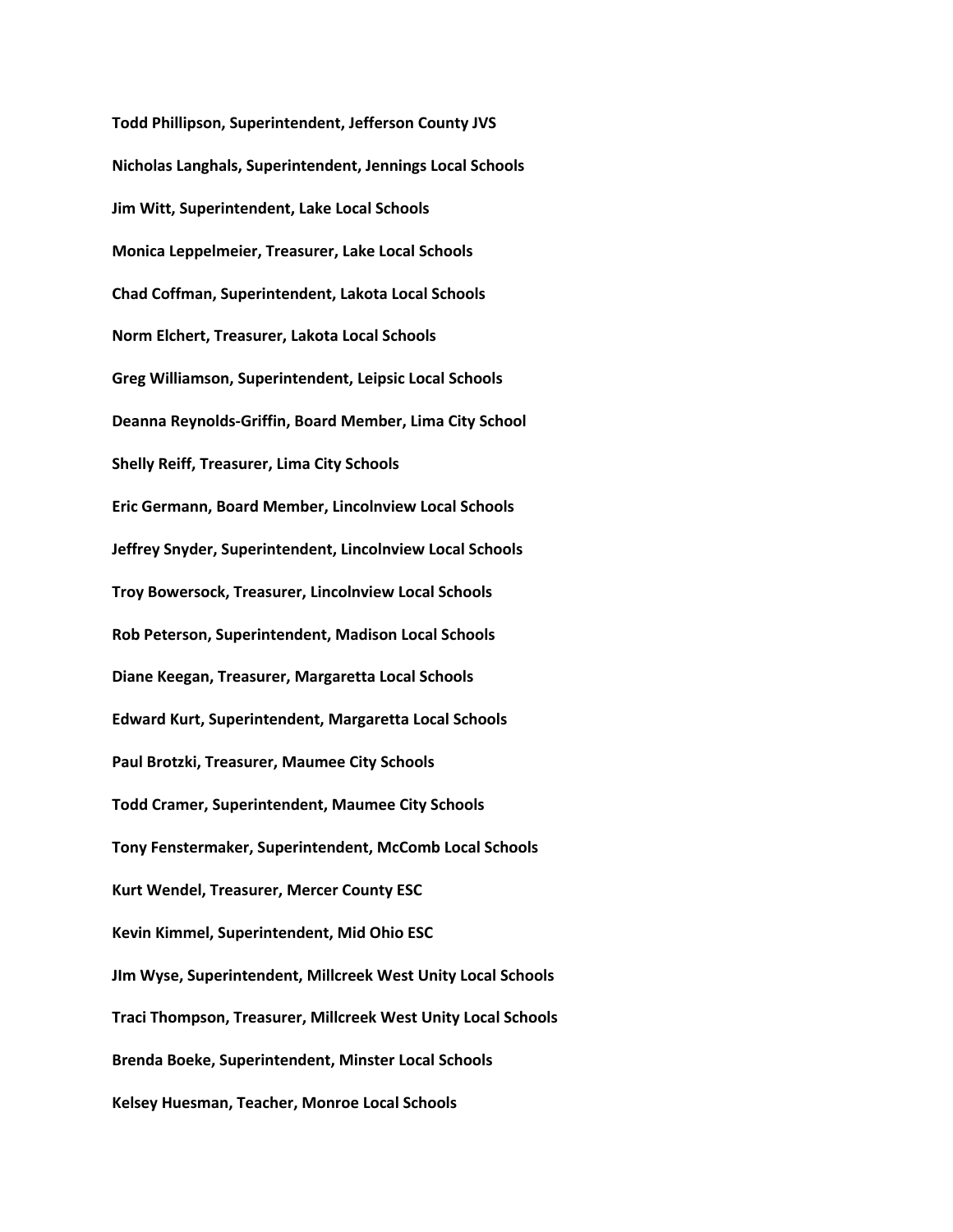**Gaylord Moore, Superintendent, Monroeville Local Schools Stephanie Hanna, Treasurer/CFO, Monroeville Local Schools Carla Rice, CFO/Treasurer, Montpelier Exempted Village Schools Mike Bostelman, Treasurer/CFO, Napoleon City Schools Jason Schrader, Superintendent, New Bremen Local Schools Steven Stewart, Treasurer, North Baltimore Local Schools William Hanak, Superintendent, North Central Local Schools Tod Hug, Executive Director, Northern Buckeye Education Council Northwest Ohio Computer Association Homer Hendricks, Chief Financial Officer/Treasurer, Northwest Ohio Educational Service Center Paula Abrecht, Board member, Northwestern Local Schools Angel Adamski, Treasurer, Northwood Local Schools Jason Kozina, Superintendent, Northwood Local Schools George Fisk, Superintendent, Norwalk City Schools Joyce Dupont, Treasurer, Norwalk City Schools Laura Bryant, Superintendent, Old Fort Local Schools Thomas Siloy, Treasurer, Old Fort Local Schools Carol-Ann Molnar, OCS Board President, NW District OSBA President, Oregon City Schools Dean Sandwisch, Assistant Superintendent, Oregon City Schools Hal Gregory, Superintendent, Oregon City Schools Heather Miller, Board Member, Oregon City Schools Jane Fruth, Treasurer/CFO, Oregon City Schools Adam Koch, Superintendent, Otsego Local Schools Steve Carroll, Treasurer, Otsego Local Schools**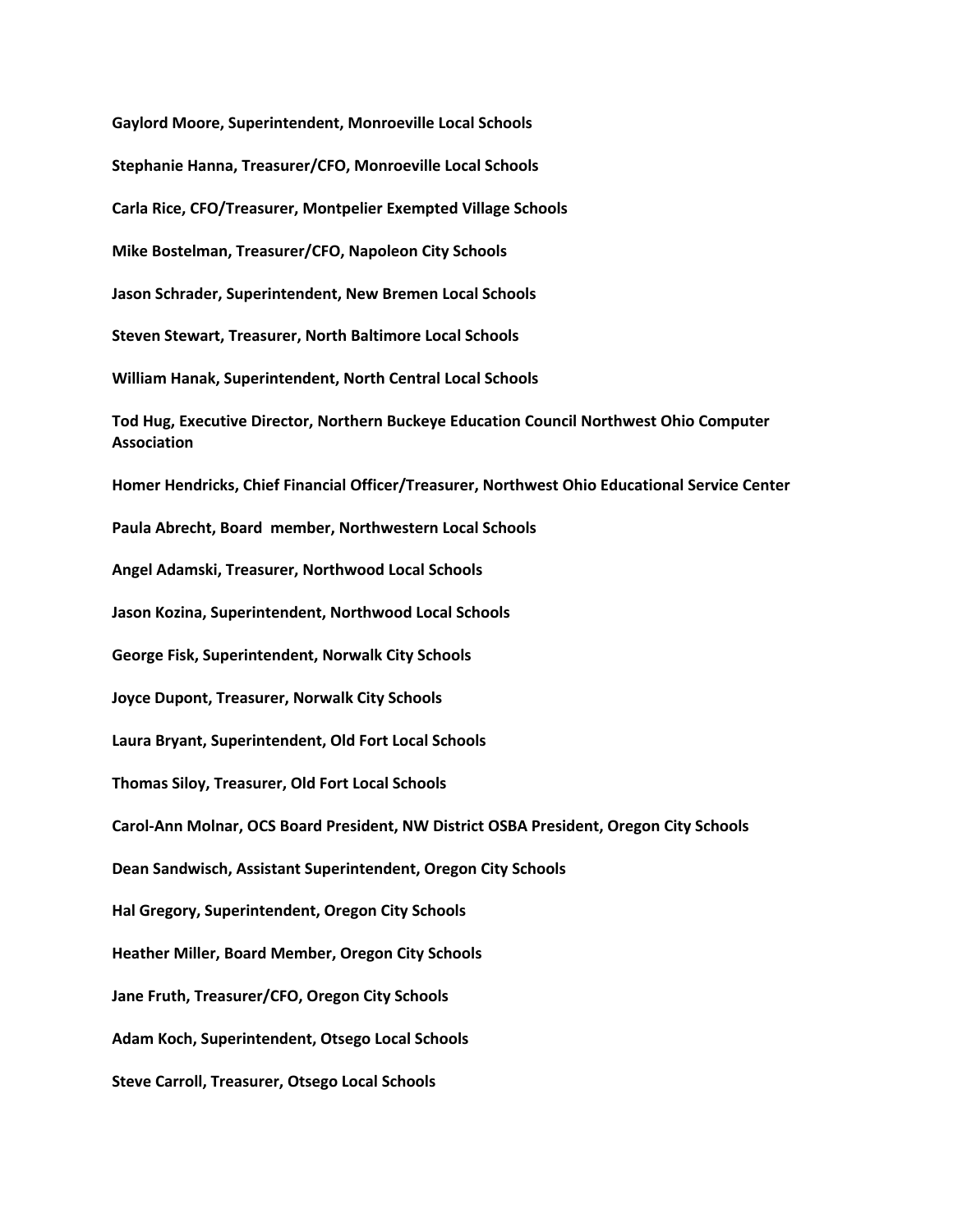**Kathy Fruchey, Treasurer, Ottawa Glandorf Local Schools Mary Lammers, Bus driver, Ottawa Glandorf Local Schools Robert Weber, Treasurer, Ottoville Local Schools Scott Mangas, Superintendent, Ottoville Local Schools Barbara Russell, Assistant Treasurer, Pandora Gilboa Local Schools Brad Deleruyelle, Treasurer / CFO, Pandora Gilboa Local Schools Carrie Herringshaw, Treasurer, Penta Career Center Edward Ewers, Superintendent, Penta Career Center Daniel Bowman, Treasurer, Perkins Local Schools Randall Conaway, Supervisor - Transportation Services, Perkins Local Schools Kelly Schooler, Superintendent, Perry Local Schools Mandy France, CFO/Treasurer, Perry Local Schools Brook Price, Assistant Superintendent, Perrysburg Exempted Village Schools Pam Harrington, CFO/Treasurer, Perrysburg Exempted Village Schools Tom Hosler, Superintendent, Perrysburg Exempted Village Schools Raymond Pohlman, President School Board, Perrysburg Schools Christopher Lee, Treasurer/CFO, Pettisville Local Schools John King, School Board Member, Pettisville Local Schools Kenneth Boyer, Superintendent, Pettisville Local Schools Stephen Switzer, Former Superintendent, Pettisville Local Schools Ted Haselman, Superintendent, Pike Delta York Local Schools Gregory Nickoli, Superintendent, Pioneer Career & Technology Center Dwayne Thompson, Superintendent, Piqua City Schools Bradley Turson, Superintendent, Plymouth Shiloh Local Schools**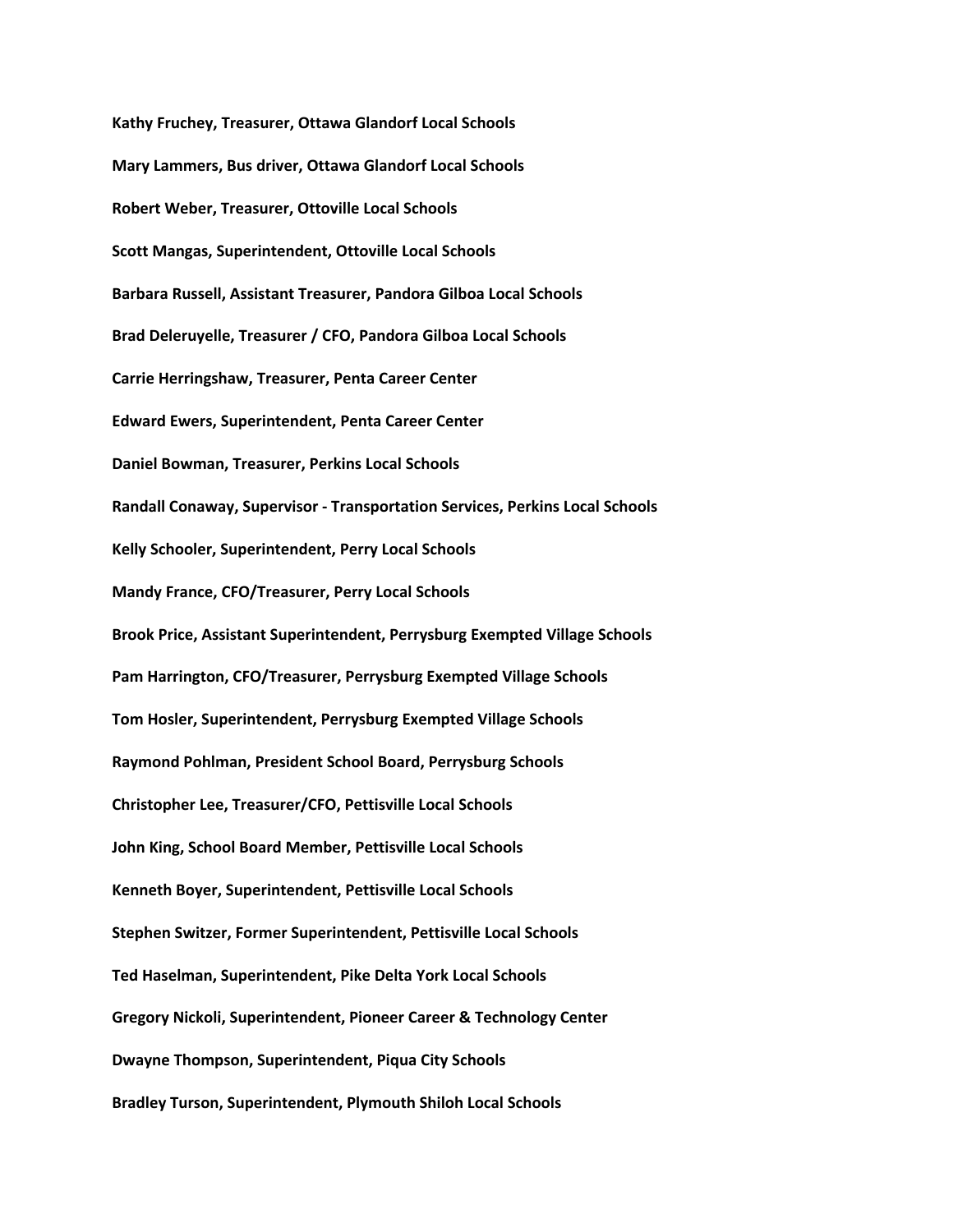**Jeff Dornbusch, Treasurer, Port Clinton City Schools Pat Adkins, Treasurer, Port Clinton City Schools Robert Britton, Superintendent, Ridgedale Local Schools Melissa Pollom, Treasurer, Ridgemont Local Schools Sally Henrick, Superintendent, Ridgemont Local Schools Jeffrey Young, Superintendent, Riverdale Local Schools Tracy Hiller, Treasurer, Riverdale Local Schools Ronnie Fitchpatrick, Treasurer / CFO, Riverside Local Schools Dan Creps, Superintendent, Rossford Exempted Village Schools James Rossler, Treasurer/CFO, Rossford Exempted Village Schools Sharon Belkofer, Member, Rossford Exempted Village Schools Jeff Hall, Treasurer/CFO, Sandusky City Schools Maryha Murray, School Board president, Sandusky City Schools Laura Kagy, Superintendent, Seneca East Local Schools James Kanable, Superintendent, Shawnee Local Schools Mike Carpenter, Board Member, Shawnee Local Schools Brenda Core, Treasurer, Spencerville Local Schools Cindy Endsley, Superintendent, Spencerville Local Schools Everett Harris, Board President, Springfield Local Schools Matt Geha, Superintendent, Springfield Local Schools Paul Ryan Lockwood III, Treasurer/CFO, Springfield Local Schools Andrew Wilker, Treasurer, St Marys City Schools Bill Ruane, Superintendent, St Marys City Schools Chris Lake, Superintendent, Swanton Local Schools**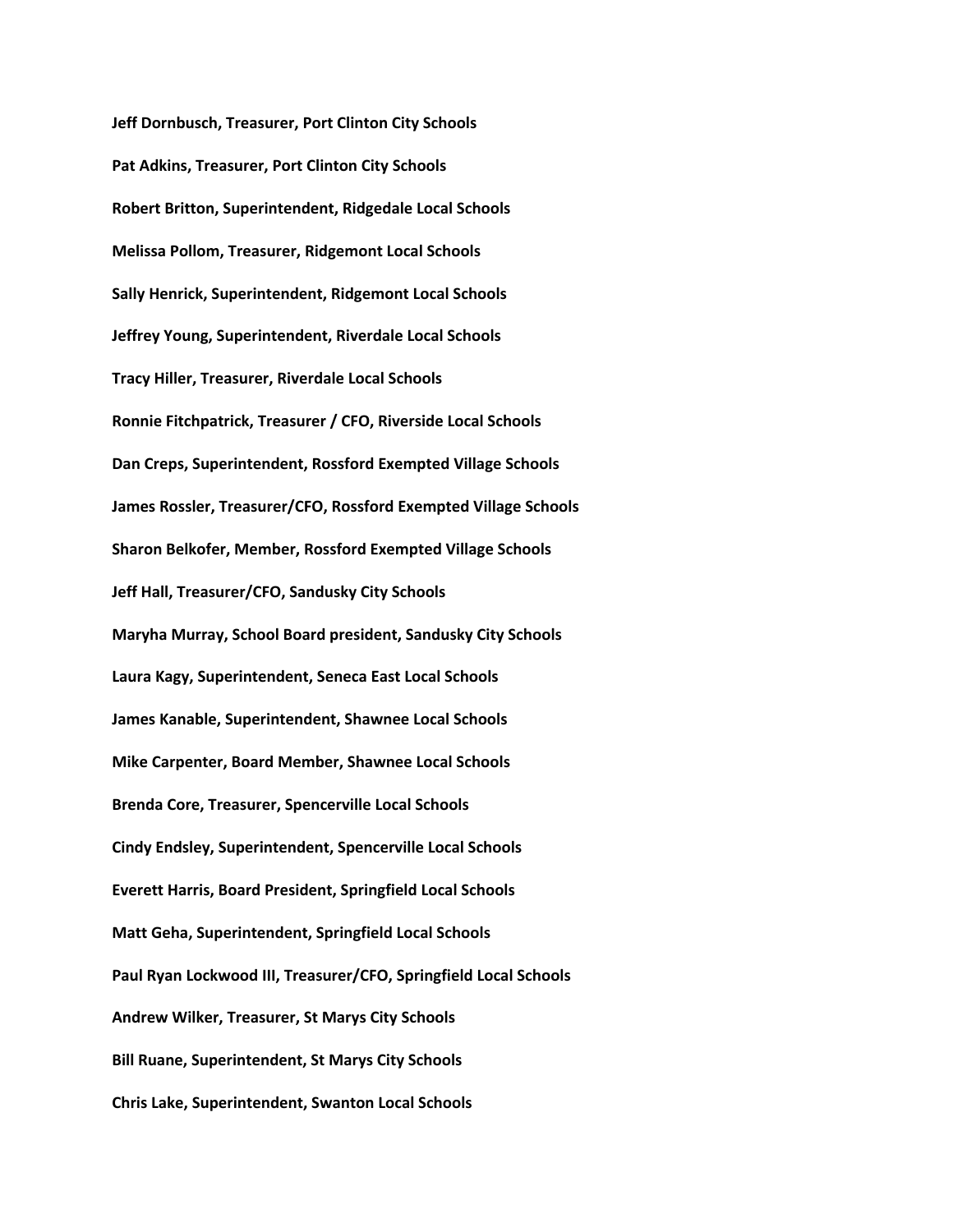**Christopher Lake, Superintendent, Swanton Local Schools Joyce Kinsman, CFO/Treasurer, Swanton Local Schools Lisa Shanks, Treasurer/CFO, Sylvania Schools Veronica Motley, Superintendent, Sylvania Schools James Grubbs, Superintendent, Tiffin City Schools Sharon Perry, Treasurer, Tiffin City Schools Victor Perez, Board President, Tiffin City Schools Ryan Stechschulte, Treasurer/CFO, Toledo Public Schools Jean Smith, Board President, Townsend Community Schools Nathan Lynch, Treasurer, Upper Sandusky Exempted Village Schools Craig Hurley, Superintendent, Upper Scioto Valley Schools Mark Bagley, Superintendent, Van Wert City Schools Alex Binger, Treasurer, Vanguard Sentinel Career Technical Center Laura Peters, Treasurer/CFO, Vantage Career Center Rick Turner, Superintendent, Vantage Career Center Angela Sparks, Treasurer/CFO, Wapakoneta City Schools Kadee Anstadt, Superintendent, Washington Local Schools Karen Mayfield, Board of Education Member, Washington Local Schools Melanie Garcia, School Board Member, Washington Local Schools Jill Shehorn, Transportation Supervisor, Wauseon Exempted Village Schools Amy Fisher, JFS Employee, Wauseon Exempted Village Schools Dave Fleming, Treasurer, Wauseon Exempted Village Schools Rick Stidham, Board member, Wauseon Exempted Village Schools Sandra Griggs, Board President, Wauseon Exempted Village Schools**